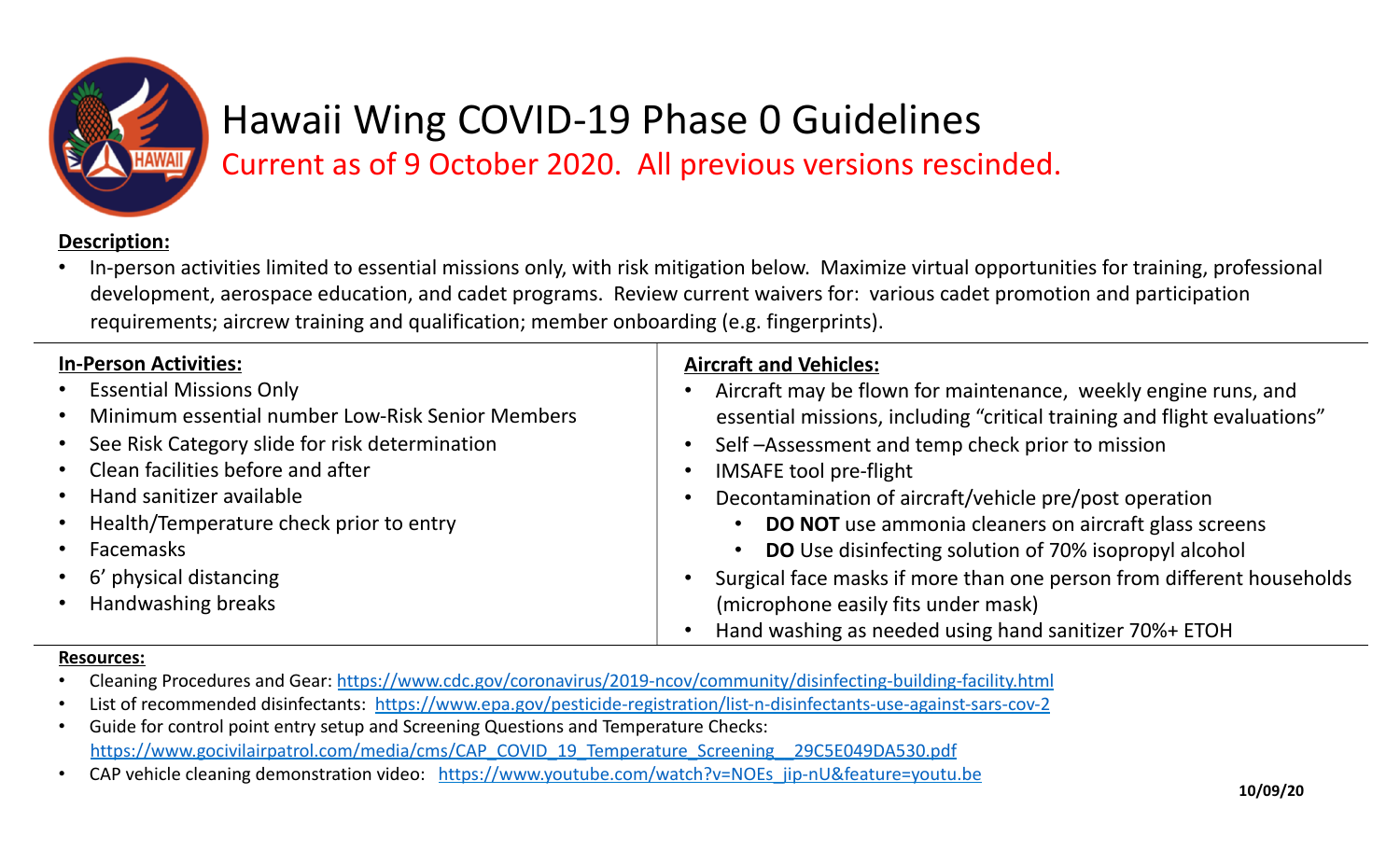

# Hawaii Wing COVID-19 Phase I Guidelines

Current as of 9 October 2020. All previous versions rescinded.

### Description:

Limited numbers of Low-Risk Senior Members may participate in In-Person meetings, training, and flight activities, subject to the riskmitigation below. Continue to maximize virtual opportunities for training, professional development, aerospace education, and cadet programs. Review current waivers for various cadet promotion and participation requirements.

| <b>In-Person Activities:</b>                                | <b>Aircraft and Vehicles:</b>                                                      |
|-------------------------------------------------------------|------------------------------------------------------------------------------------|
| • Up to 10 Low-Risk Senior Members (or county limit)        | Aircraft may be flown for all purposes, except AFROTC, JROTC, and                  |
| See Risk Category slide for risk determination<br>$\bullet$ | <b>Teacher O-Rides</b>                                                             |
| • Clean facilities before and after                         | Self-Assessment and temp check prior to mission<br>$\bullet$                       |
| Hand sanitizer available<br>$\bullet$                       | IMSAFE tool pre-flight                                                             |
| Health/Temperature check prior to entry<br>$\bullet$        | Decontamination of aircraft/vehicle pre/post operation                             |
| Facemasks<br>$\bullet$                                      | <b>DO NOT</b> use ammonia cleaners on aircraft glass screens                       |
| • 6' physical distancing                                    | <b>DO</b> Use disinfecting solution of 70% isopropyl alcohol                       |
| <b>Handwashing breaks</b><br>$\bullet$                      | Surgical face masks if more than one person from different households<br>$\bullet$ |
|                                                             | (microphone easily fits under mask)                                                |
|                                                             | Hand washing as needed using sanitizer 70%+ ETOH                                   |

#### **Resources:**

- Cleaning Procedures and Gear: https://www.cdc.gov/coronavirus/2019-ncov/community/disinfecting-building-facility.html
- List of recommended disinfectants: https://www.epa.gov/pesticide-registration/list-n-disinfectants-use-against-sars-cov-2
- Guide for control point entry setup and Screening Questions and Temperature Checks: https://www.gocivilairpatrol.com/media/cms/CAP\_COVID\_19\_Temperature\_Screening\_\_29C5E049DA530.pdf
- CAP vehicle cleaning demonstration video: https://www.youtube.com/watch?v=NOEs\_jip-nU&feature=youtu.be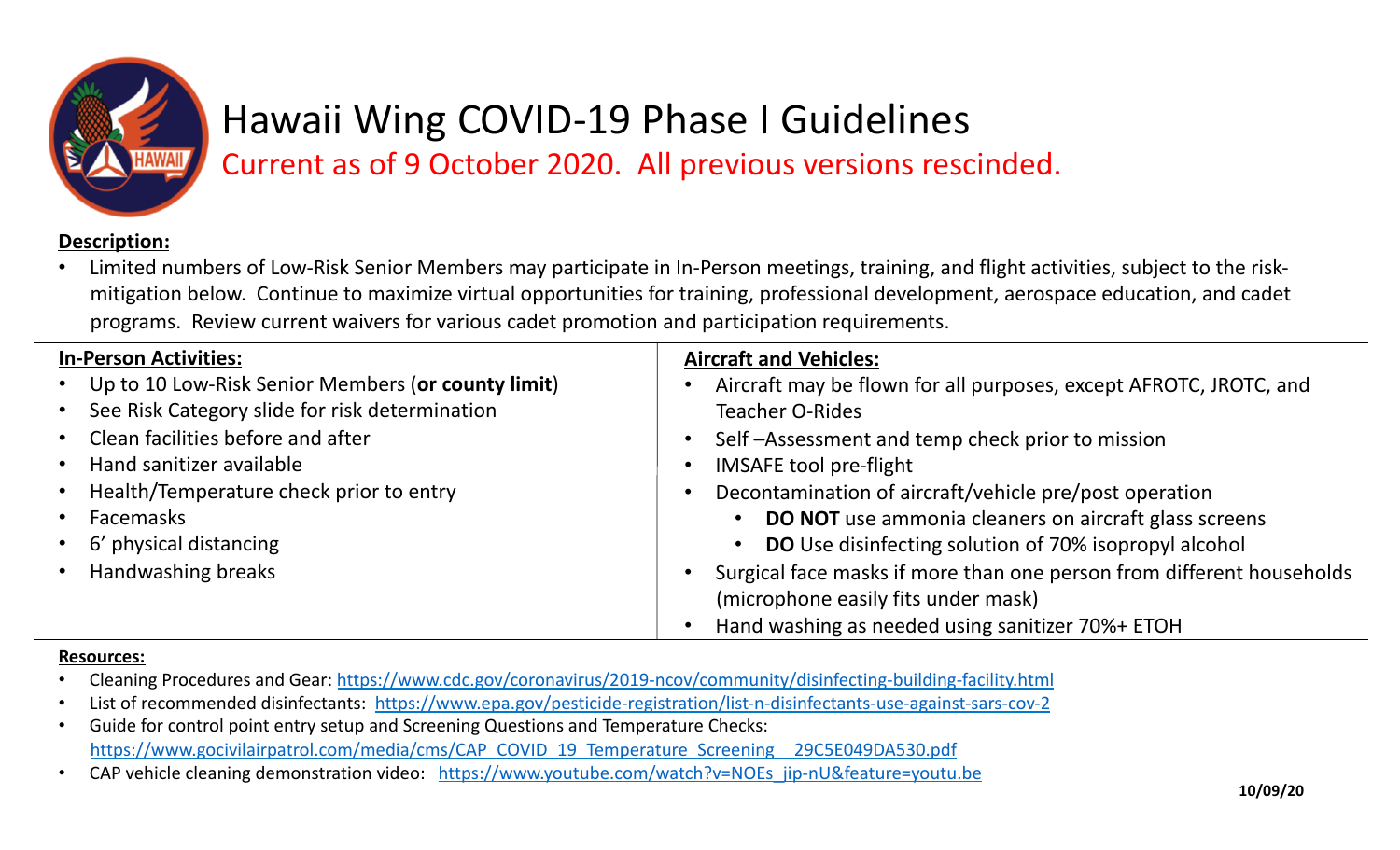

# Hawaii Wing COVID-19 Phase II Guidelines

Current as of 9 October 2020. All previous versions rescinded.

### Description:

Limited numbers of Low-Risk Cadet and Senior Members may participate in In-Person meetings (including Day-Long Events), training, and flight activities, subject to the risk-mitigation below. Continue to maximize virtual opportunities for training, professional development, aerospace education, and cadet programs. Review current waivers for various cadet promotion and participation requirements.

| <b>In-Person Activities:</b>                                         | <b>Aircraft and Vehicles:</b>                                |
|----------------------------------------------------------------------|--------------------------------------------------------------|
| Up to 50 Low Risk Members (or county limit), including<br>$\bullet$  | Aircraft may be flown for all purposes                       |
| cadets, per gathering                                                | Self-Assessment and temp check prior to mission              |
| • Day-Long activities authorized                                     | <b>IMSAFE tool pre-flight</b>                                |
| • See Risk Category slide for member risk determination              | Decontamination of aircraft/vehicle pre/post operation       |
| • Clean facilities before and after. Hand sanitizer available.       | <b>DO NOT</b> use ammonia cleaners on aircraft glass screens |
| Health/Temperature check prior to entry<br>$\bullet$                 | <b>DO</b> Use disinfecting solution of 70% isopropyl alcohol |
| Handwashing breaks<br>$\bullet$                                      | Surgical face masks if more than one person from different   |
| Facemasks: Indoor always / Outdoor: when not exercising<br>$\bullet$ | households (microphone easily fits under mask)               |
| • 6' physical distancing                                             | Hand washing as needed using sanitizer 70%+ ETOH             |

### **Resources:**

- Cleaning Procedures and Gear: https://www.cdc.gov/coronavirus/2019-ncov/community/disinfecting-building-facility.html
- List of recommended disinfectants: https://www.epa.gov/pesticide-registration/list-n-disinfectants-use-against-sars-cov-2
- Guide for control point entry setup and Screening Questions and Temperature Checks: https://www.gocivilairpatrol.com/media/cms/CAP\_COVID\_19\_Temperature\_Screening\_\_29C5E049DA530.pdf
- CAP vehicle cleaning demonstration video: https://www.youtube.com/watch?v=NOEs\_jip-nU&feature=youtu.be